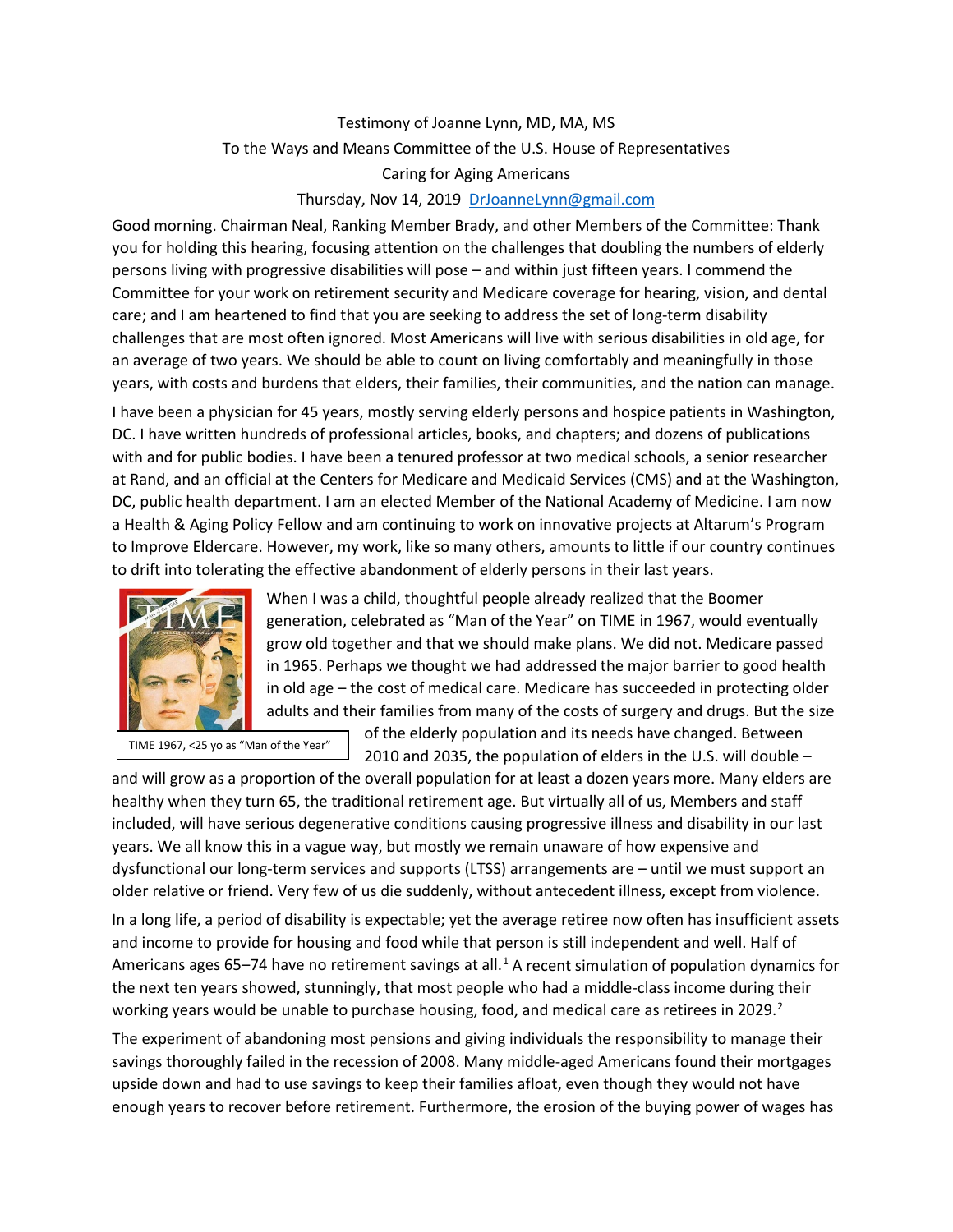made saving nearly impossible for many. Also, the cumulative effects of disadvantage over a lifetime affect women and minorities severely. For example, in their sixties and seventies, the average Black adult has one-seventh of the wealth held by a White adult.<sup>[3](#page-2-2)</sup> Women bear the brunt of the challenges of old age, first as unpaid caregivers for parents, spouses, and/or disabled adult children, and then as disabled widows. Fewer adult children or other younger potential caregivers are available nearby to help, as families have fewer children, who often move away or must work two or three jobs themselves.

Our social support arrangements are inadequate, since the Older Americans Act (OAA) has never been funded at a level that meets the needs. Thus, many cities now have more than six-month waiting lists for home-delivered food; a disabled man in Memphis waited a year for home-delivered meals.<sup>[4](#page-2-3)</sup> The waiting lists for disability-adapted and affordable housing are routinely longer than the lifespans of those in need. Federal funding for supportive services has lagged behind population growth for many years.



Old age could be rewarding, and we could accomplish that without stunting the economy or abandoning our elders. We urgently need a vigorous discussion of the honest facts and a spirit of innovation and learning that moves us to action. We could build a social system that makes it possible to count on living as comfortably and meaningfully as possible through that period of disability and illness that will eventually take our lives. In this written testimony, I will sketch out the scope of needed reforms. But, do be aware that addressing financing and housing will require long lead times and thus must be on the agenda now. In addition, current performance of the care system is so frustrating and hazardous to elderly people and their families that we must also address those dysfunctions soon.

## Reforms in Financing

The growing ranks and the older ages of older adults will double the needs for medical and supportive services by the early 2030s. The escalating prices of medical treatments and personal care will also increase the costs. Elders eligible for Medicaid will increase dramatically, but state budgets will be unable to escalate to match the needs, so states will probably have to restrict enrollment. Ever more elders will fall into the gap between Medicaid coverage and adequate personal assets; they will be unable to afford essential supports and will have to confront homelessness, food insecurity, inability to manage personal hygiene, and being unable to pay the premiums, co-pays, and deductibles in Medicare. Addressing these challenges requires pragmatic planning. The financing of personal care for disabled elders cannot come entirely from escalating taxes. Not only would that be politically difficult, but the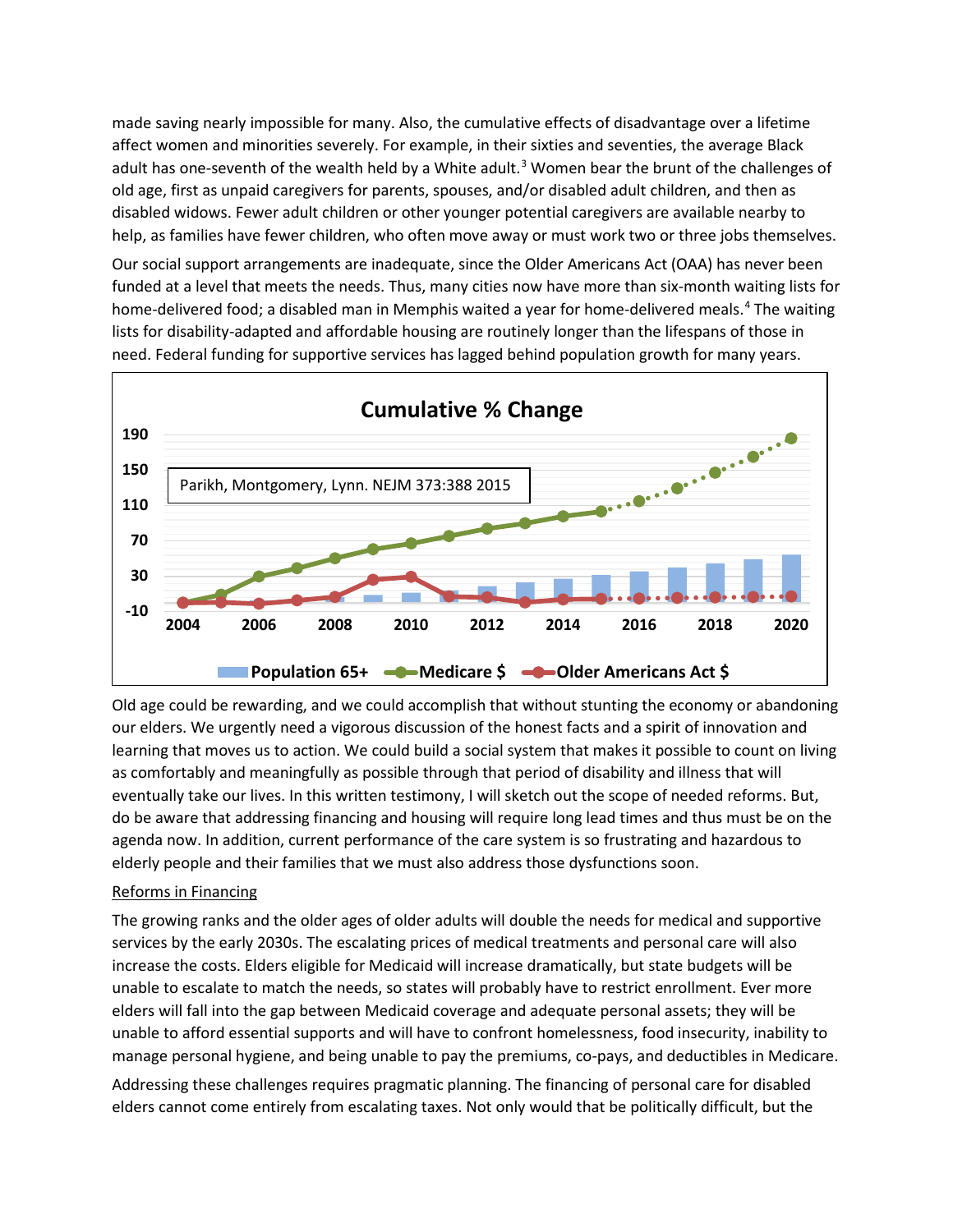numbers in need and the costs of their care are likely to exceed the capacity of the economy to generate enough revenue at the time needed. In contrast, personal savings, including buying insurance, stimulate the economy. At present, society provides few financial vehicles that make it easy, expected, or appealing to save for illness and disability in old age, even for middle class families where lifelong savings would be plausible. Rearranging certain social policies to generate private savings adequate to cover a substantial proportion of the costs of disabilities in old age is an urgently needed strategy.

<span id="page-2-3"></span><span id="page-2-2"></span><span id="page-2-1"></span><span id="page-2-0"></span>The Bipartisan Policy Center contracted a simulation of an appealing strategy to finance long-term services and supports (LTSS).<sup>[5](#page-2-4)</sup> In short, a state or federal government would cover long durations of LTSS needs, called the "tail" of long-term care. The "front end" then might be addressed, in part, with state initiatives like the one implemented in Washington state;<sup>[6](#page-2-5)</sup> otherwise, the first years of covering the costs of LTSS would remain with elders, their families, and their communities. For impoverished elders, Medicaid would continue to cover services. The time that individuals would need to cover would depend upon that person's income during their working years. A person earning low income might only need to self-fund the first year of needing LTSS, while a person with high income might have to fund five years.

<span id="page-2-8"></span><span id="page-2-7"></span><span id="page-2-6"></span><span id="page-2-5"></span><span id="page-2-4"></span>When modeled in this way, the social insurance component could be financed with less than 1% added to the current Medicare tax. Public coverage of the "tail" of long-term care would make risks and costs predictable, thus stimulating a market for front-end coverage. At age 50 or so, people could estimate their risk of needing LTSS and their likely family situation. They could prudently save or insure to cover the predicted costs, thus avoiding incurring unexpected financial hardship on themselves and their family. An approach like this would encourage savings and investment to mitigate risk, and the model shows a 23% reduction in Medicaid costs as well. Other options should be tested, like adding some LTSS coverage to Medigap plans, as is being considered in Minnesota.

<span id="page-2-14"></span><span id="page-2-13"></span><span id="page-2-12"></span><span id="page-2-11"></span><span id="page-2-10"></span><span id="page-2-9"></span>The challenges of financing LTSS costs for elders living with disabilities point to the urgency of ensuring that young adults are well-equipped to be productive in economic terms.<sup>[7](#page-2-6)</sup> Other countries such as Japan have recognized that a shrinking pool of workers requires higher productivity per worker. Nearly half of American childbirths are now covered by Medicaid, $8$  signaling very impoverished mothers and limited opportunities for the child. One-third of our young Black men experience incarceration over their lifetime.<sup>[9](#page-2-8)</sup> The well-being of all Americans requires investing in young people to build a healthy economy.

<span id="page-2-17"></span><span id="page-2-16"></span><span id="page-2-15"></span>In addition to exploring needed major reform, the federal government should undertake some more modest reforms, such as removing the HIPAA requirement to offer 5% compound inflation with longterm care insurance (LTCI) policies, permitting penalty-free distributions from tax-privileged retirement accounts to purchase LTCI, allowing tax-advantaged long-term care savings accounts, and sponsoring substantial public education about retirement security and LTSS needs.<sup>[10](#page-2-9)</sup>

<span id="page-2-20"></span><span id="page-2-19"></span><span id="page-2-18"></span>Altarum's Program to Improve Eldercare modeled improved medical care for elders living with disabilities, showing that implementing known quality improvements and efficiencies in medical care in a geographic community would net savings of \$267-\$537 per beneficiary per month, which could be a substantial contribution to meeting LTSS needs, if there were a way to harvest and employ the savings.<sup>[11](#page-2-10)</sup>

## <span id="page-2-22"></span><span id="page-2-21"></span>Reforms in Housing

<span id="page-2-23"></span>Without improvements, more than half of Americans who lived their working lives in the middle class will be unable to afford housing in retirement, within ten years.<sup>[12](#page-2-11)</sup> This risk of being homeless in old age hits even before these elders encounter serious disabilities and illnesses and those costs. We already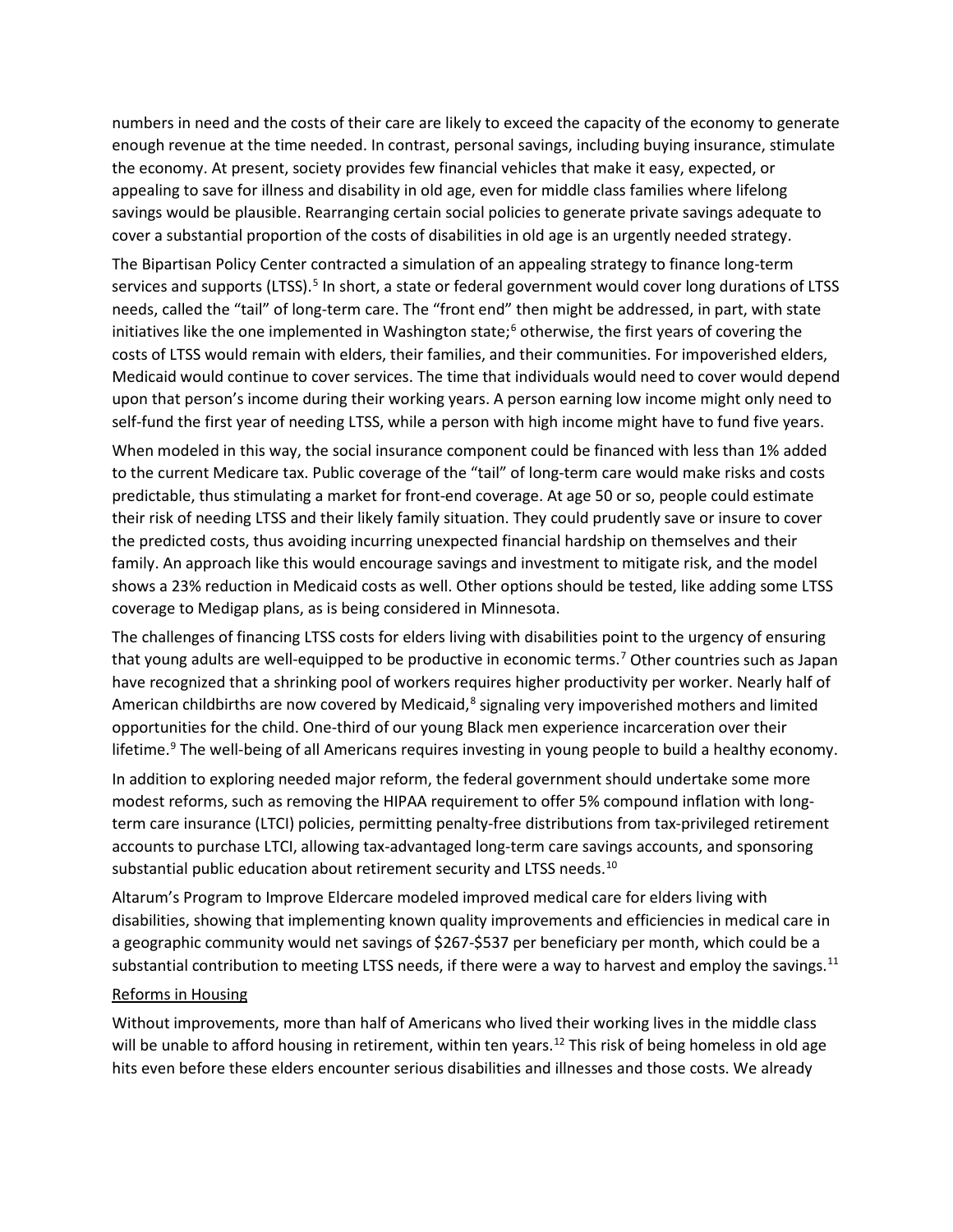have a growing population of elderly nomads who live in cars and tents. Without serious attention and planning, we will have elderly paupers on our streets and in our parks in large numbers.

The housing we need for elders must be adapted to living with disabilities. Most of our housing has steps, narrow halls and doorways, and dangerous bathtubs and showers. Still, most elderly people strongly prefer to stay in their homes. The CAPABLE (Community Aging in Place—Advancing Better Living for Elders) project, a successful innovation sponsored by the Center for Medicare and Medicaid Innovation (CMMI), enabled minor housing renovations to improve safety and usefulness of existing housing and showed remarkable reductions in hospitalizations, falls, and nursing home placement.<sup>[13](#page-2-12)</sup> In 1985, Singapore started requiring that all new or renovated residential housing be adapted for living with disabilities. Elders now have many places to live in Singapore. To my knowledge, everywhere in the U.S. we continue to build showers without bars, bathroom doors too narrow for wheelchairs, and entries requiring a step up to the front door. Furthermore, the SASH project in Vermont has shown that adding social services to senior housing reduces hospitalization and nursing home placement.<sup>[14](#page-2-13)</sup>

Now is the time to enact legislation to build greater capacity in housing that works for people across their lifespan through state grants. Housing stock that would be safe, affordable and accessible, would prevent having to live in a nursing home when disability sets in (often paid by Medicaid) for lack of available housing. When disasters ruin a great deal of housing, replacements could be required to be accessible. Housing codes could start requiring basic disability adaptation in all units. Low income housing vouchers could be more readily available. Elderly persons living in tents and cars could have some priority in obtaining housing before exposure makes them so sick as to require nursing home care.

## Defeating Malnutrition

By federal standards, 7.7% of elderly persons are food-insecure for financial reasons.<sup>[15](#page-2-14)</sup> At least that many more have the money, but not the transportation or the ability to carry or prepare food. Food supports for elderly and disabled persons have been a mainstay of the OAA, the supportive services statute enacted with Medicare and Medicaid. While Medicare and Medicaid funding has increased more rapidly than the population, OAA funding has nearly stagnated, and it shows. Too many elders live on "tea and toast" or "rice and beans." Waiting lists for home-delivered food (e.g., Meals on Wheels) are longer than six months in many cities and the service is not available in many rural areas. Food needs to be appealing, meeting medical and religious requirements, and nutritious, or it is worthless or harmful. Medicare Advantage (MA) plans can now pay for some social supports and are testing the effects of delivering food to high-utilizing elders. Tying food delivery to MA plans, rather than to preventing hunger and improving nutrition in the whole community, will create inequities and inefficiencies.

What can be done? The cost of delivering food to homes generally runs around \$8 per day. We could resolve to pay enough to eliminate the waiting lists. We could encourage participation of eldercare nutrition programs in local food systems to make available produce, healthy variety, and culturally appropriate food. We could have better data on nutrition of older adults living with disabilities. A July 2019 analysis found that a Medicare benefit to deliver meals to persons living with complex illness would yield \$1.57 of savings for every \$1 spent.<sup>[16](#page-2-15)</sup> Saving older adults from the pains of hunger and the exacerbating effects of malnourishment keeps these people out of hospitals.

#### Reforms in Medical and Nursing Care

The medical and nursing care of elderly persons needing LTSS is only rarely excellent. The most glaring problem is the near-total lack of continuity across settings and time. The growth in hospitalists, SNFists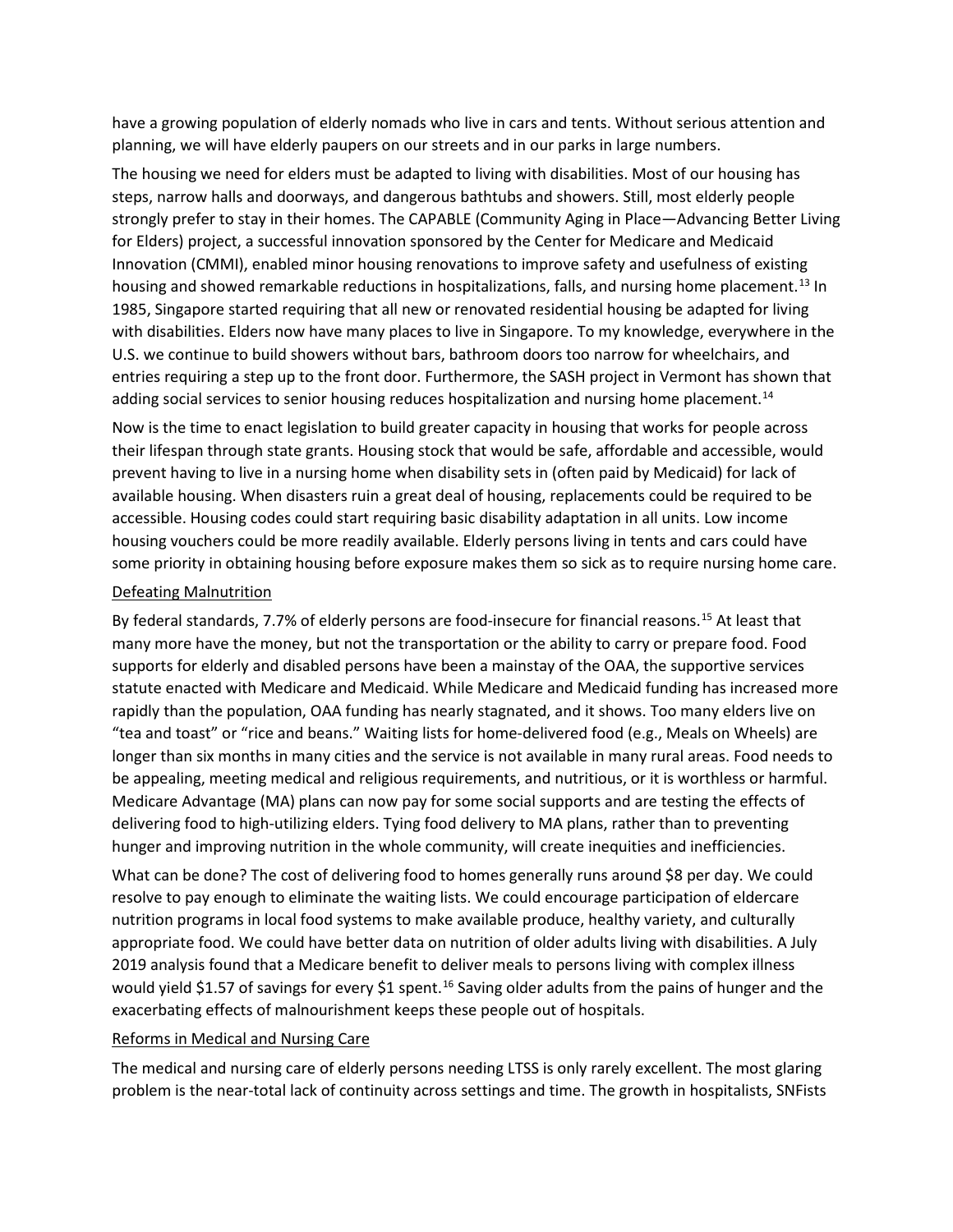(physicians who work only in skilled nursing facilities, or SNFs), and every sort of specialty is in stark contrast to the dearth of geriatricians and primary care physicians. It is now quite rare to have a trusting relationship with a practitioner who understands your medical and functional situation, your living situation, and your priorities and preferences. Very few physicians know geriatric syndromes, the importance of function and cognition, the services available in the community, and the living situation of their elderly patients. Hospital staff rarely understand their patient's overall situation, and hospitalization routinely disrupts the arrangements the elder has built up into an adequate routine.

Incredibly, the federal electronic medical record certification requirements still do not require a place to record the patient's caregiver, preferences, functional status, and living situation. Very few electronic medical records include information collected from all local providers, which is necessary to guide the patient, caregiver, and providers. Physicians often encourage long-shot treatments for elderly patients who do not know the likely effects, which can include worsened disability and impoverishment. Indeed, no funding supports the studies and technologies that would make outcome information available.

Patients and families are caught up in a bewildering array of service providers who are not a cohesive team and therefore face daunting gaps and frustrations in trying to meet their needs. Original Medicare does not cover many of the services that are most important – including personal care. I appreciate this Committee having initiated a bill to allow coverage of eyeglasses, hearing aids, and dental care.

A similar effort should be made to have some critical LTSS benefits available in original Medicare and the various bundling and contracting efforts now being tested. Without this, "spending down" to Medicaid just to access LTSS will be the only resort. While nursing homes have been the mainstay of long-term care in Medicaid, home and community-based (HCBS) waivers and state options have enabled many beneficiaries to stay in their community, which they prefer and is usually less costly. But HCBS requires infrastructure: housing and transportation supports, family caregiver assistance and a larger workforce.

#### Reforms in the Paid Workforce

Many occupations make up the workforce for supporting frail, ill, and disabled elders. Except perhaps for those handling sales and financing of durable medical equipment, drugs, and medical care, every other occupation in the support workforce is understaffed, poorly trained, and underpaid.

Personal care aides are in such short supply that elders known to need aides and be eligible for Medicaid coverage often simply cannot be served. I recently was in an Ohio city where 250 Medicaid beneficiaries living at home were known to need personal care, but the workforce was not available – so they went without, risking infections, poor nutrition, isolation, and avoidable medical care. Personal care aides earn an average of less than \$12 hourly, mostly without benefits. As it stands, local caregiving providers cannot offer more wages due to low reimbursement by most funders, including public programs. These are some of the hardest jobs, both physically and emotionally, and yet the workers do not earn livable pay and benefits. In a rather cruel irony, these workers will never have had an opportunity to save for their own retirement and period of disability. Personal care aides often spend a great deal of time in required minimum time blocks, and substantial efficiencies (and enhanced pay) are often possible if a suitable number of aides serve an apartment building or neighborhood, a strategy rarely implemented.

These jobs are mostly filled by recent immigrants, women of color, and poorly educated women, and they have high turnover and very limited career ladders. Most of these jobs offer little training in how to deal with behavioral problems in dementia, and many front-line aides are barred from administering medications (reserving this to family or nurses). Meanwhile, the demographic change marches on. The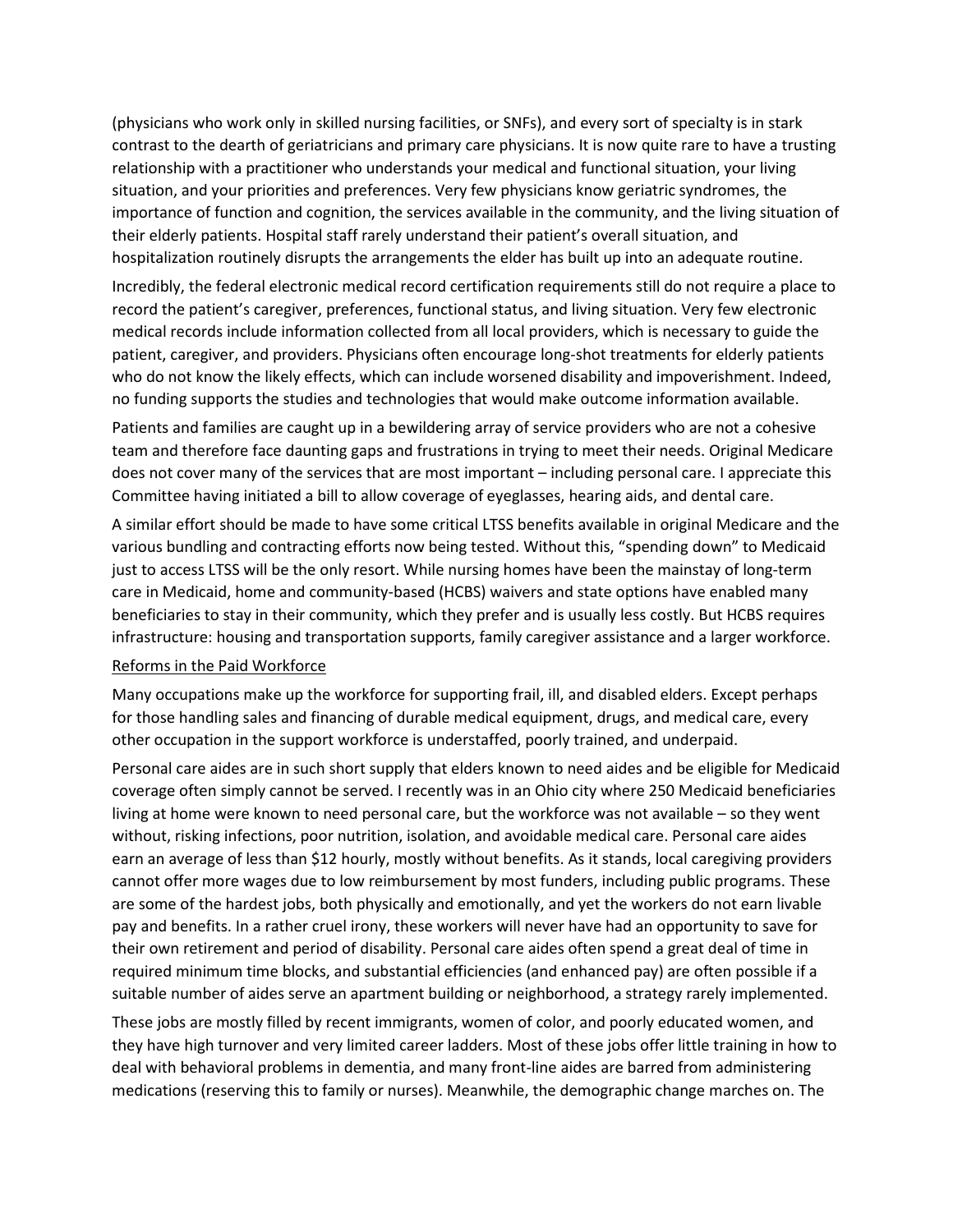Bureau of Labor Statistics projects that the direct care workforce will have 7.8 million job openings between now and 2026. Direct care work will grow faster than any other employment category.<sup>[17](#page-2-16)</sup>

The shortage of training and workforce numbers affects every other kind of job serving elders who are frail, ill, or disabled. For example, no geriatricians have appointments available in Washington, DC, unless the patient is a veteran. The number of physicians training in geriatrics is declining, since the work is hard and the pay is lower than for other physician specialties. Most physicians could be trained to serve elderly persons, but most receive no such training. This situation is strange, since Medicare pays for most of graduate medical education (GME) but requires no focus on the problems that are most pertinent to Medicare patients, suggesting that GME funding requirements should be modified.

Shortages in numbers and skills affect most occupations serving older adults who are frail or disabled. If we were to build eldercare anew, we would emphasize continuity, team-based care, supportive services, training in behavioral issues and multiple chronic conditions, and data to guide improvement activities for geographic communities. None of these are part of our current arrangements, though they could be.

## Reforms in the Volunteer Workforce (family caregivers and a community care corps)

Most care for frail, ill, and disabled elders is given without payment by family and friends, even though they get little recognition, support, or resources for this disruptive and difficult job. Nearly all Americans have been, will be, or are now caregivers to a disabled adult, and most will need caregivers. Yet, a woman who cares full-time for a family member averages more than \$250,000 lost from her income and retirement security.[18](#page-2-17) Family caregiving is becoming a task that impoverishes families for generations. Half of volunteer caregivers handle complex treatments that would require a registered nurse if done in a hospital – e.g., dialysis, intravenous medications, or wound care.<sup>[19](#page-2-18)</sup> Federal and state programs provide respite, training, and funding for volunteer caregiving, but these programs are so small that only a small percentage of caregivers benefit. Most employers give no flexibility to family caregivers and have substantial productivity losses from unscheduled leave, early retirement, and employees who are present but less productive due to competing concerns about an elder they are supporting.

A century ago, relatively few people lived long enough to have serious disabilities in old age; those few had scores of descendants who could provide support; and most lived on farms where taking in one more person was relatively simple. Now, families are dispersed, elders often have elderly children, many people live in housing that does not offer extra space, and most working-age adults work. Indeed, if one counts every adult aged 40 to 65 as a potential caregiver, already we have one elder over age 80 per seven working-age adults. In the next decade, that ratio will go down to 1:4.<sup>[20](#page-2-19)</sup>

Caregivers routinely get little help or respect in the medical care system, epitomized by federal requirements for certification of an electronic medical record that lack a place to identify the caregiver. The AARP has led an initiative to get a statute (the CARE Act) at the state level that requires that hospitals identify the caregiver(s), train them as necessary, and notify them at the time of discharge.<sup>[21](#page-2-20)</sup> The medical care system should not need a statute to require doing what is clearly essential; but it is also disappointing that these statutes lack a mechanism for monitoring or other enforcement, enabling hospitals and nursing homes to continue to show little attention to caregivers.

Family and friends providing care to elders need respite, training, flexibility in their workplace, and support from their communities. They need to be identified in the record and included in planning. Many need financial support, medical insurance coverage, and friendly contact with others. When there is no family or friend caregiver, an elder with personal care needs must qualify for Medicaid and accept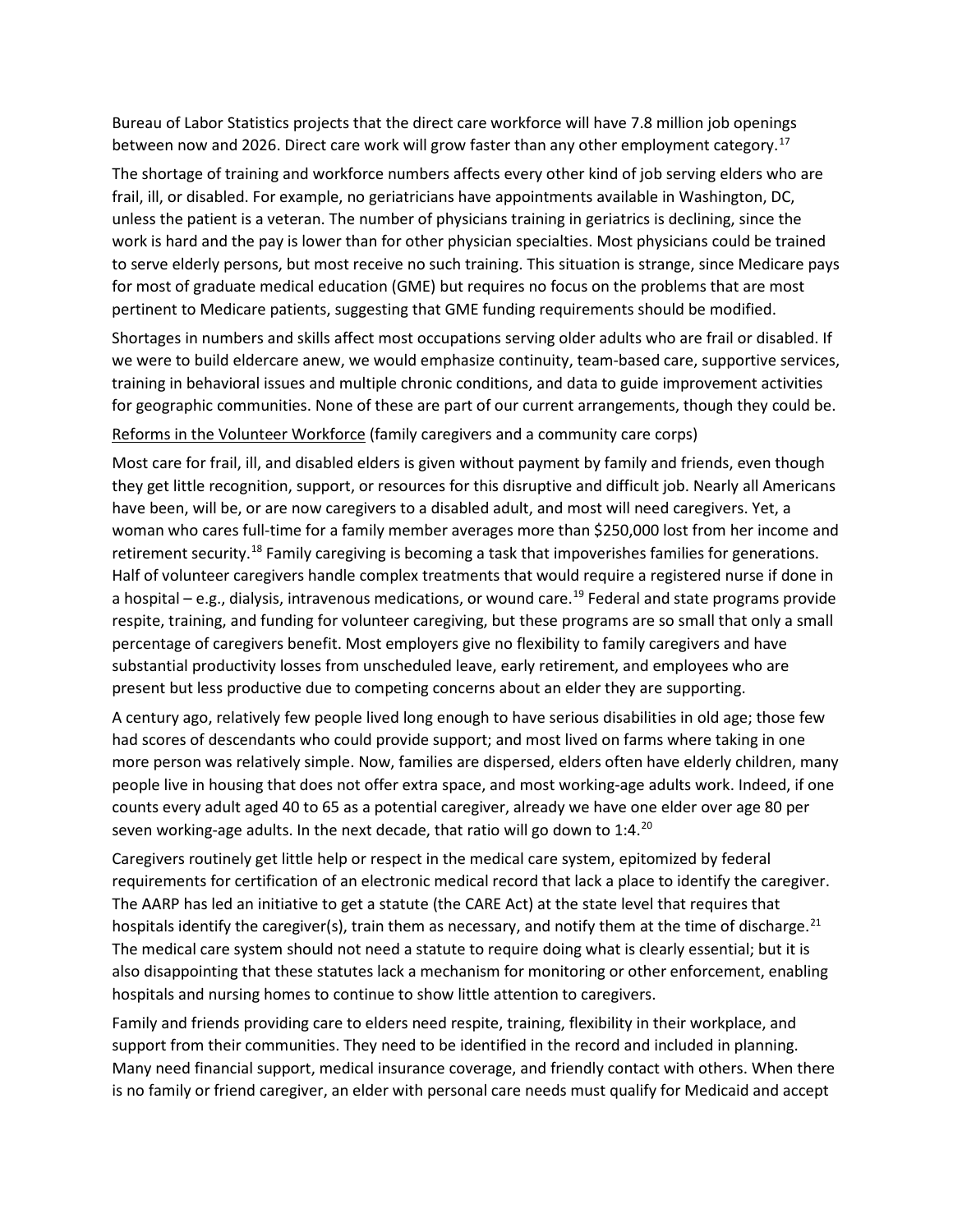whatever service that contractor can provide – or must hire an aide with out-of-pocket funds, which requires recruiting, interviewing, establishing the job duties and boundaries, supervising the aide, and paying the aide and often the taxes. Clearly, these are challenging tasks for an elder who is disabled.

Many elders need help with "instrumental activities of daily living," or IADLs (such as grocery shopping, minor household repairs, food preparation, and transportation), and with loneliness. Some elders will only need IADL help, since they can manage personal hygiene, mobility, and eating. For others, IADL needs accompany needs for personal care. When an elderly person cannot handle IADLs or is lonely, and no family or friend can fill in, the elder can either hire aides or move to a facility, increasing both suffering and out-of-pocket costs. Volunteer programs have arisen that recreate neighborliness and help with IADL needs. The Villages movement and the Stephen Ministry are widely known, though many local religious and service organizations also provide help. These non-medical, non-intimate services often help an elderly person stay at home safely. Indeed, they should be encouraged and available in all communities. Under a Congressional mandate, the Administration for Community Living initiated a program to develop the models and infrastructure for widespread implementation of volunteer networks, aiming to support persons living with disabilities in the community and their caregivers. This is the National Community Care Corps, with OASIS, Caregiver Action Network, the National Association of Area Agencies on Aging, and Altarum's Program to Improve Eldercare working to get this underway.

#### Reforms to Prevent Abuse and Neglect

Everyone can imagine the challenges of caring for an elderly person disabled by cognitive failure and behaving in difficult and unpredictable ways. A family caregiver must constantly attend to a loved one who is incoherent and at risk of endangering self and others. The elder will never be able to discuss the issue or give thanks to the caregiver, who needs to provide heavy lifting, embarrassing and unpleasant personal hygiene, and decisions about the eventual death of a dear family member. The same forces yield frustration and despair for overworked and underpaid aides in homes and nursing homes. Caregivers all too often become unable to provide adequate care, but they have no options for help. Taking the person to the emergency room will mostly get the patient sent home in worse condition. For a person at home, nursing homes are undesirable, expensive, and often simply unavailable — and home care aides are difficult to find or unaffordable. For a person already in a nursing home, staffing shortages are too often the norm, and aides and residents have no power to force improvements.<sup>[22](#page-2-21)</sup>

These situations often eventuate in neglect and abuse, which annually harms one-tenth of America's seniors.<sup>[23](#page-2-22)</sup> In addition to the elder's suffering, abuse doubles the use of hospitals and emergency rooms, quintuples the use of nursing homes, and more than doubles the risk of death within the next year.<sup>24</sup> The entity generally responsible for investigation and intervention when needed is Adult Protective Services, an underfunded and unempowered public service that often cannot investigate promptly or provide caregiver respite or qualified aides. The Elder Justice Act has not been funded or implemented, so it has not resolved this situation. Public health and medical personnel could take more active roles. A Federal Office on Elder Justice could coordinate the required health, social, and legal resources. The National Background Check Program, which has provided grants for 29 states to establish multi-source screening systems, should be extended to all states, so that long-term care providers would have to conduct pre-employment checks as a condition of participation in Medicare and Medicaid.

Financial scams have become a major scourge with elderly people being bombarded by illegitimate phone calls and social media. Elders living alone may be easy targets for scammers who claim, for example, to be a long-lost classmate curious about your family and situation – and who call later for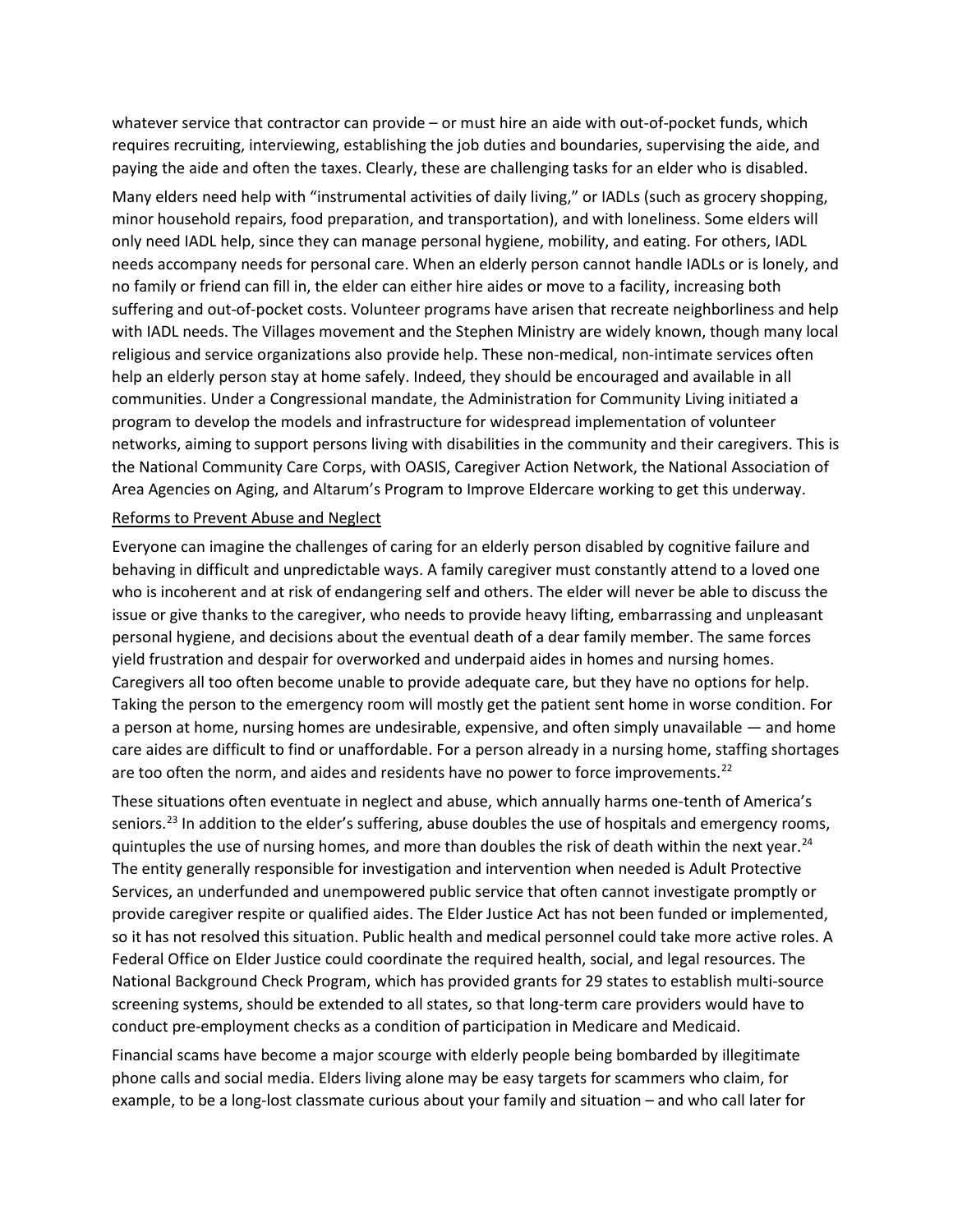money to get the named grandson out of jail. Privately-hired aides sometimes become unworthy trusted friends who divert the elder's assets to their personal gain. Recovery of funds is usually not possible, so a person who had adequate savings ends up impoverished overnight. Apart from trying to prevent financial abuse through comprehensive background checks, sorting out how to reduce these harms is challenging, since the elder's rightful claim to autonomy includes the authority to make imprudent decisions. Some banks are beginning to offer notice to a trusted family member or friend for an unusual transaction, and some families are setting up requirements of dual signatures on sizable expenditures.

### Reforms Can Build on Proven Innovations

Many have taken note of the serious dysfunctions and unaffordable costs of serious illnesses and disabilities in late life and scores of innovative improvements have been tested and proven worthwhile, though few have been widely adopted. Simple continuity of the care team matters greatly to the elderly person and to caregivers, but continuity is unlikely except in home-based primary care, PACE (the Program of All-Inclusive Care of the Elderly), and the Veterans Patient Aligned Care Teams (PACT). Having an established care team with 24/7 availability, multidisciplinary skills, and knowledge of the community's supportive services is quite rare. Comprehensive care planning to match the elderly person's situation and preferences with the best available services and treatments is accomplished only in some geriatric teams and PACE. Service delivery models like PACE, PACT, GRACE (Geriatric Resources and Care of Elders) and CAPABLE are well-established as being both more effective and more efficient than usual care. Reducing polypharmacy and following guidelines to avoid burdensome low-value treatments are known to improve how elders live and to reduce costs but are unevenly implemented.

With these and many more improvements available, why is it so difficult to get the care you need when you need it? Quite simply, we have built a care system that does not incentivize practitioners and provider organizations to learn, adapt, and improve quickly. Consider PACE, a widely applauded program for elders who are disabled enough to qualify for nursing home care. Now 40 years after its founding and 20 years after becoming part of Medicare, PACE serves only about 40,000 people. The National PACE Association is fielding a "PACE 2.0" initiative that aims to expand PACE, and Altarum's Program to Improve Eldercare has been focused on expanding PACE to a Medicare-only population. I strongly urge this Committee to take a close look at making it much more possible for Medicare beneficiaries to enroll in PACE, which few will do now because Part D costs are stunningly high. A Medicare-only potential enrollee who has been paying \$50 monthly for Part D coverage confronts a required PACE Part D plan costing over \$1,000 monthly, because a regulation precludes keeping that market-based Part D plan. Other regulatory constraints also limit the spread of PACE, e.g., by escalating start-up costs to around \$10 million. This rigidity affects much of health care. Pathways developed long ago stultify adaptation.

CMS is advancing changes in other models, including granting Medicare Advantage plans more flexibility in providing LTSS and offering to contract with new intermediaries taking on medical service delivery management for large populations. These are catalytic changes, and their merits will require careful evaluation, but they are insufficient to address the needs of elders living with serious disabilities and their families and caregivers. For this part of our lives, we need a better model.

## Reforms to Enable Community Management of Local Eldercare

Much of the experience of serious illness and disability in old age, for elders and their families, depends upon how their community – the practitioners, businesses, and government in that area – have developed housing, transportation, and supportive services. For policymakers at all levels of government wishing to help their communities, these are some questions to ask: Is adapted and affordable housing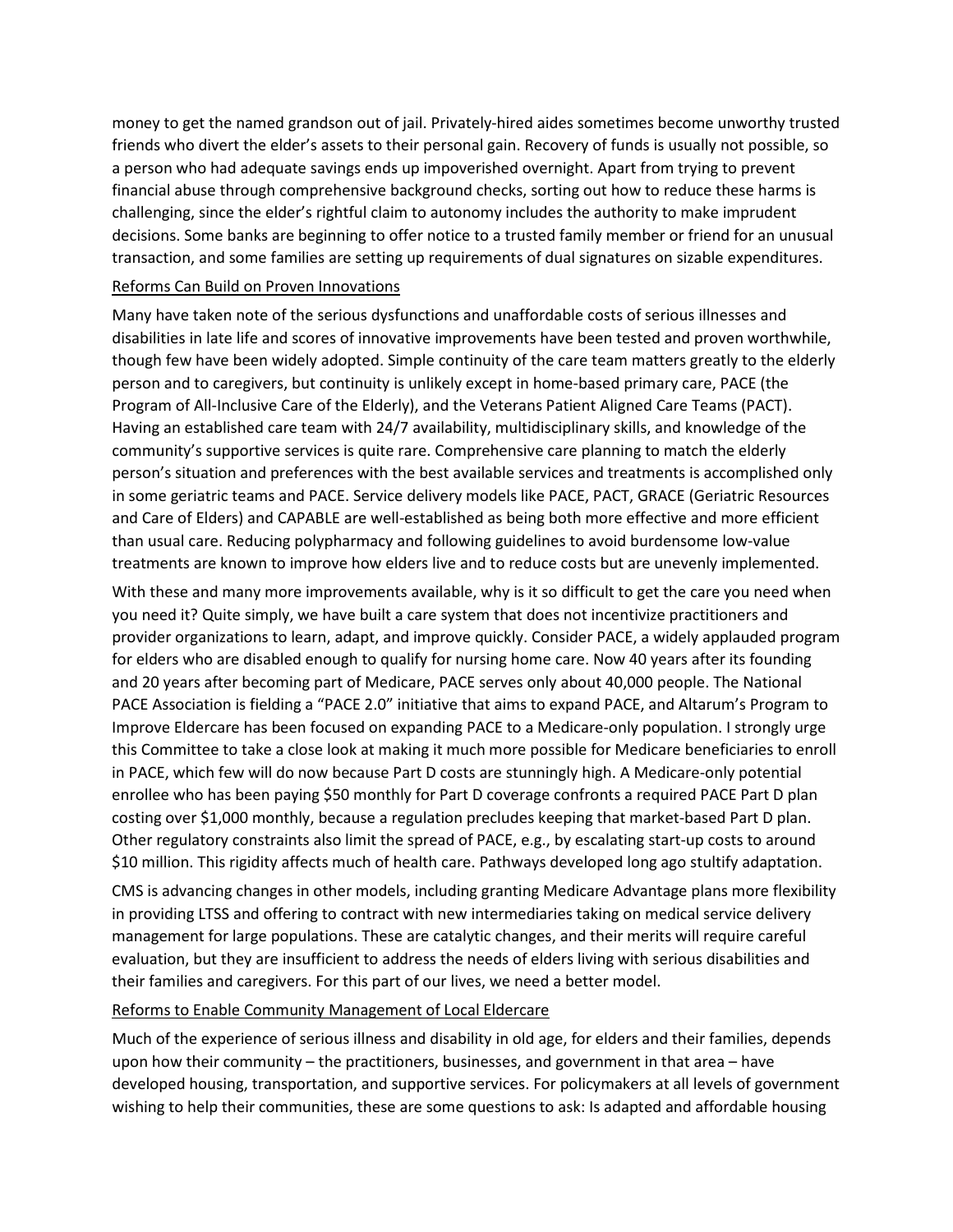available? Do medical care teams provide services at home? Are there enough personal care aides with suitable skills? Do employers offer flexible arrangements to support family caregiving? Are nursing homes offering good-quality care? If the answers to this kind of question shows shortcomings, there is work to be done to develop a coherent system from many parts. Fixing LTSS one elder at time a cannot work; in an era of longevity, the solutions have to work for all elders living in that community.



Current service arrangements to support elders living with disabilities are neither coordinated nor measured at a systems level. Medicare measures some elements of quality, setting by setting, but quality and cost are not measured across settings and time or for all affected elders in a community.

CMMI, with other federal entities and willing state governments, is in a prime position to sponsor more innovative projects, anchored in standing up models that improve care and reduce costs for whole communities, aiming to learn how to organize eldercare to be far more reliable and efficient. This could involve enabling elders to select a highly supportive coverage plan, such as PACE, or organizing home care agencies to assign aides to work in particular buildings or neighborhoods, so that many more elders can be seen in a day, aides have less travel time, and care providers build relationships

and create more local strategies to provide support. Potentially, such a community-anchored project would have a leadership entity (such as a board) to generate and review data about how well the eldercare system is working and to set priorities for improvement. Using this approach, we could learn very quickly what mix of financing and service arrangements serve elders efficiently and well.

## Making the Policies Possible

The movement to improve eldercare has two advantages: (1) everyone has a stake in having reliable and efficient arrangements for their own old age, and (2) nearly everyone will be a caregiver to an adult. Eventually, these will overcome the current tendency to see LTSS as a black hole of need that has little effective advocacy. Forward movement requires making the current and oncoming challenges widely known. About half of the public still thinks that Medicare covers long-term services and supports. They learn otherwise when a family member or neighbor suddenly needs help and they find a chaotic array of services that make no sense, leave huge gaps, and are quite expensive. Women now spend more years caring for disabled adults than for children. Altarum's Program to Improve Eldercare sponsored polling of voters in 2016, asking about caregiving. Nearly every respondent ranked the concern for caregiving's costs and burdens as being a high priority – no matter how they were voting. They wanted a better deal for paid caregivers and volunteers, and a trustworthy system. Elders and caregivers are learning to demand a better deal. This is a leadership opportunity in a critically important but largely latent issue.

Elderly people with disabilities now face a scattered, inefficient set of care arrangements with incomprehensible and frequently changing eligibility for services, inadequate numbers and undertraining of personal care aides, wrongheaded medical care, and a widespread avoidance of dealing with the situation now or as it worsens in the future. Scores of improvements are known and scores more are worth testing. We can do better. But doing better requires a mobilized citizenry and thoughtful and committed leaders. We need innovation and evaluation, along with strong commitment and vision. For eldercare to be reliable and affordable, we need to redesign our care arrangements, our housing and food supports, our transportation arrangements, and especially our financing. We will have our new demographics for the foreseeable future, and the numbers will be overwhelming within a dozen years